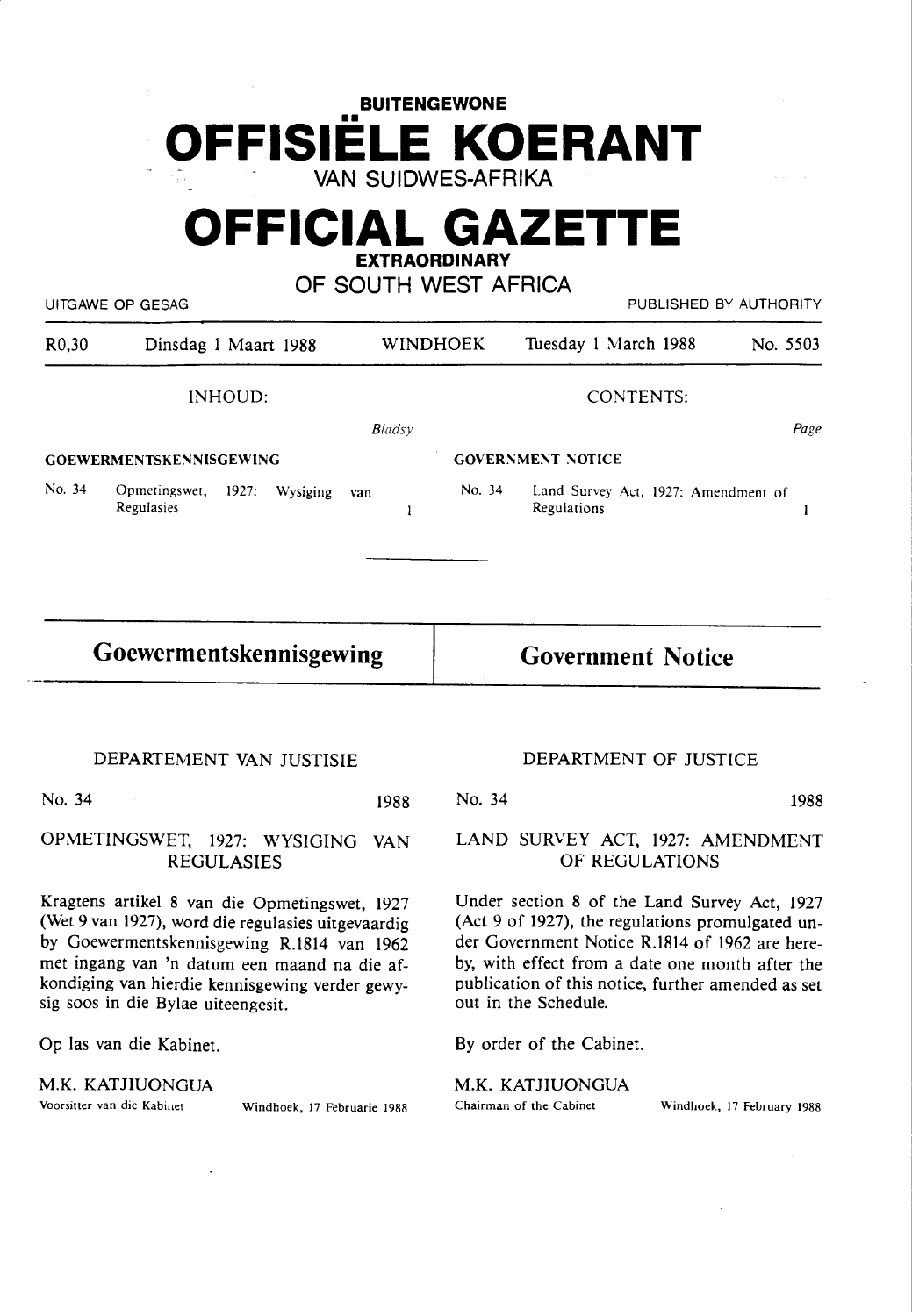$\label{eq:1} \hat{f}_{\rm{max}}(t) = \hat{f}_{\rm{max}}(t)$  $\frac{1}{2}$ 

### BYLAE

Aanhangsel A word hierby gewysig -

(a) deur -

(i) Tabel A in paragraaf l deur die volgende tabel te vervang:

## "TAB£L A

| Totale getal<br>grondstukke | Gelde vir elke stuk grond volgens ondervermelde groottes |           |                    |                     |                      |                  |                     |  |  |
|-----------------------------|----------------------------------------------------------|-----------|--------------------|---------------------|----------------------|------------------|---------------------|--|--|
|                             | 300 $m2$                                                 | Groter    | Groter             | Groter              | Groter               | Groter           | Groter              |  |  |
|                             | en klei-                                                 | as        | as                 | as                  | as                   | as               | as                  |  |  |
|                             | ner                                                      | 300 $m2$  | 400 m <sup>2</sup> | $600 \, \text{m}^2$ | $1000 \, \text{m}^2$ | 1500 $m2$        | 4000 m <sup>2</sup> |  |  |
|                             |                                                          | maar nie  | maar nie           | maar nie            | maar nie             | maar nie         | maar nie            |  |  |
|                             |                                                          | groter    | groter             | groter              | groter               | groter           | groter              |  |  |
|                             |                                                          | nie as    | nie as             | $nie$ as            | nieas                | n <sub>ter</sub> | Tire as             |  |  |
|                             |                                                          | 400 $m^2$ | 600 $m^2$          | 1000 m <sup>2</sup> | 1500 m <sup>2</sup>  | 4000 $m2$        | $2$ ha              |  |  |
|                             | ĸ                                                        | R         | ĸ                  | $\mathsf R$         | ${\bf R}$            | R                | $\mathbf{R}$        |  |  |
| ı                           | 480                                                      | 528       | 584                | 655                 | 742                  | 846              | 895                 |  |  |
| $\mathbf{z}$                | 298                                                      | 325       | 361                | 414                 | 479                  | 560              | 594                 |  |  |
| 3                           | 236                                                      | 258       | 289                | 334                 | 389                  | 462              | 492                 |  |  |
| 4                           | 206                                                      | 226       | 252                | 293                 | 344                  | 412              | 442                 |  |  |
| 5                           | 188                                                      | 205       | 230                | 269                 | 317                  | 379              | 410                 |  |  |
| 10                          | 151                                                      | 164       | 187                | 220                 | 263                  | 319              | 348                 |  |  |
| 20                          | 133                                                      | 145       | 166                | 196                 | 235                  | 288              | 317                 |  |  |
| 50                          | 122                                                      | 133       | 154                | 181                 | 218                  | 268              | 299                 |  |  |
| 100                         | 119                                                      | 130       | 150                | 176                 | 212                  | 258              | 292                 |  |  |
| 250                         | 89                                                       | 104       | $127$              | 158                 | 197                  | 244              | 284                 |  |  |
| 500                         | 78                                                       | 96        | $121$              | 152                 | 191                  | 234              | 281                 |  |  |
| 1000                        | 73                                                       | 92        | 118                | 149                 | 187                  | 230              | 280                 |  |  |
| Bykomend vir                |                                                          |           |                    |                     |                      |                  |                     |  |  |
| elke stuk                   |                                                          |           |                    |                     |                      |                  |                     |  |  |
| meer as 1000                | 66                                                       | 84        | 108                | 138                 | 174                  | 216              | $264$ ";            |  |  |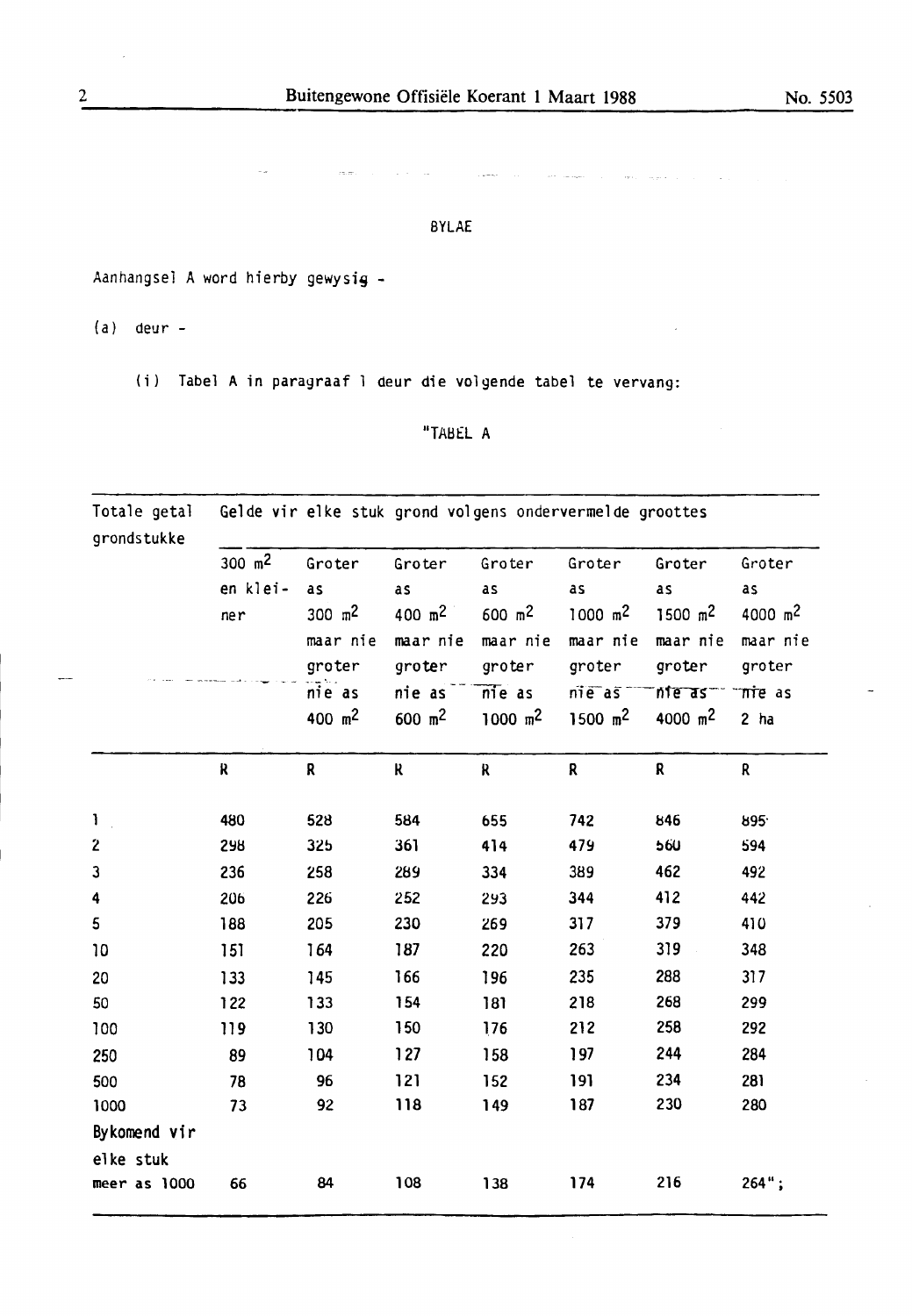where  $\hat{f}(\hat{x})$  is a subset of  $\hat{f}(\hat{x})$ 

### in a **SCHEDULE**

Annexure A is hereby amended -

 $\overline{\phantom{a}}$ 

 $(a)$  by  $-$ 

(i) the substitution for Table A in paragraph 1 of the following table:

## "TABLE A

| Total number<br>of pieces of           |                                       |                                                                         |                                                                               | Fee for each piece of land according to the areas mentioned below                                                  |                                                                     |                                                                                   |                                                                                   |
|----------------------------------------|---------------------------------------|-------------------------------------------------------------------------|-------------------------------------------------------------------------------|--------------------------------------------------------------------------------------------------------------------|---------------------------------------------------------------------|-----------------------------------------------------------------------------------|-----------------------------------------------------------------------------------|
| of land<br>າດເມື່ອໃດ<br>$\sim$ 3 m m m | $300 \, \text{m}^2$<br>and<br>smaller | Larger<br>than<br>300 $m^2$<br>but not<br>larger<br>than<br>$400 - m^2$ | Larger<br>than<br>400 $m^2$<br>but not<br>larger<br>than<br>$600 \text{ m}^2$ | Larger<br>than<br>$600 \, \text{m}^2$<br>but not<br>larger<br>than<br>$-1000$ m <sup>2--</sup> 1500 m <sup>2</sup> | Larger<br>than<br>$1000 \, \text{m}^2$<br>but not<br>larger<br>than | Larger<br>than<br>$1500 \, \text{m}^2$<br>but not<br>larger<br>than<br>4000 $m^2$ | Larger<br>than<br>$4000 \, \text{m}^2$<br>but not<br>larger<br>than<br>$-2$ $\pi$ |
|                                        | $\mathsf R$                           | R                                                                       | R                                                                             | R                                                                                                                  | R                                                                   | R                                                                                 | $\mathsf R$                                                                       |
|                                        |                                       |                                                                         |                                                                               |                                                                                                                    |                                                                     |                                                                                   |                                                                                   |
| 1                                      | 480                                   | 528                                                                     | 584                                                                           | 655                                                                                                                | 742                                                                 | 846                                                                               | 895                                                                               |
| $\mathbf{2}$                           | 298                                   | 325                                                                     | 361                                                                           | 414                                                                                                                | 479                                                                 | 560                                                                               | 594                                                                               |
| $\mathbf{3}$                           | 236                                   | 258                                                                     | 289                                                                           | 334                                                                                                                | 389                                                                 | 462                                                                               | 492                                                                               |
| 4                                      | 206                                   | 226                                                                     | 252                                                                           | 293                                                                                                                | 344                                                                 | 412                                                                               | 442                                                                               |
| 5                                      | 188                                   | 205                                                                     | 230                                                                           | 269                                                                                                                | 317                                                                 | 379                                                                               | 410                                                                               |
| 10                                     | 151                                   | 164                                                                     | 187                                                                           | 220                                                                                                                | 263                                                                 | 319                                                                               | 348                                                                               |
| 20                                     | 133                                   | 145                                                                     | 166                                                                           | 196                                                                                                                | 235                                                                 | 288                                                                               | 317                                                                               |
| 50                                     | 122                                   | 133                                                                     | 154                                                                           | 181                                                                                                                | 218                                                                 | 268                                                                               | 299                                                                               |
| 100                                    | 119                                   | 130                                                                     | 150                                                                           | 176                                                                                                                | 212                                                                 | 258                                                                               | 292                                                                               |
| 250                                    | 89                                    | 104                                                                     | 127                                                                           | 158                                                                                                                | 197                                                                 | 244                                                                               | 284                                                                               |
| 500                                    | 78                                    | 96                                                                      | 121                                                                           | 152                                                                                                                | 191                                                                 | 234                                                                               | 281                                                                               |
| 1000                                   | 73                                    | 92                                                                      | 118                                                                           | 149                                                                                                                | 187                                                                 | 230                                                                               | 280                                                                               |
| Additionally                           |                                       |                                                                         |                                                                               |                                                                                                                    |                                                                     |                                                                                   |                                                                                   |
| for each piece                         |                                       |                                                                         |                                                                               |                                                                                                                    |                                                                     |                                                                                   |                                                                                   |
| more than 1000                         | 66                                    | 84                                                                      | 108                                                                           | 138                                                                                                                | 174                                                                 | 216                                                                               | $264"$ ;                                                                          |

 $\overline{\mathbf{3}}$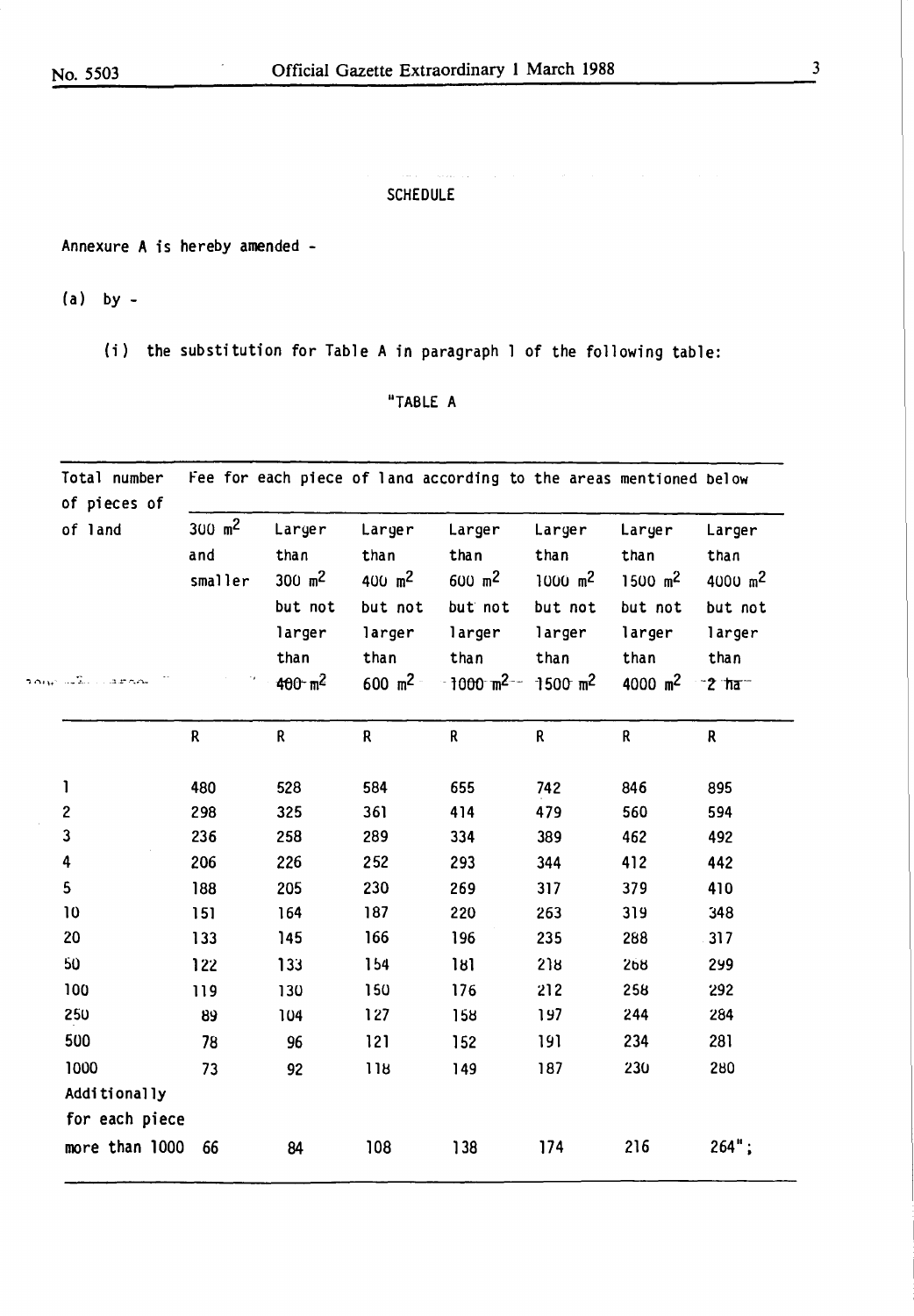$\overline{a}$ 

 $\label{eq:3.1} \mathcal{L}_{\mathcal{F}}(\mathbf{a}^{\dagger},\mathbf{a}^{\dagger}) = \mathcal{L}_{\mathcal{F}}(\mathbf{a}^{\dagger},\mathbf{a}^{\dagger}) = \mathcal{L}_{\mathcal{F}}(\mathbf{a}^{\dagger},\mathbf{a}^{\dagger})$ 

| Grootte in hektaar                      |                 |              |             | Gelde vir elk van die getal stukke grond hieronder vermeld |                  |               |  |
|-----------------------------------------|-----------------|--------------|-------------|------------------------------------------------------------|------------------|---------------|--|
|                                         | een             | twee         | drie        | vier                                                       | vyf              | meer as       |  |
|                                         | $\mathsf{R}$    | $\mathbf{R}$ | $\mathbf R$ | $\mathsf{R}$                                               | $\mathsf{R}$     | $\mathsf{R}$  |  |
| Meer as 2 maar nie                      |                 |              |             |                                                            |                  |               |  |
| meer nie as 5                           | 944             | 691          | 584         | 538                                                        | 502              | $5 - 467$     |  |
| Meer as 5 maar nie                      |                 |              |             |                                                            |                  |               |  |
| meer nie as 10                          | 994             | 727          | 670         | 613                                                        | 570              | $5 - 528$     |  |
| Meer as 10 maar nie                     |                 |              |             |                                                            |                  |               |  |
| meer nie as 25                          | 1043            | 822          | 755         | 689                                                        | 640              | $5 - 590$     |  |
| Meer as 25 maar nie                     |                 |              |             |                                                            |                  |               |  |
| meer nie as 50                          | 1092            | 918          | 841         | 766                                                        | 708              | $5 - 652$     |  |
| Meer as 50 maar nie                     |                 |              |             |                                                            |                  |               |  |
| meer nie as 100                         | 1141            | 1013         | 926         | 841                                                        | 778              | $5 - 714$     |  |
| Meer as 100 maar nie                    |                 |              |             |                                                            |                  |               |  |
| <b>Soluteer nie as 200 met deze der</b> | $142744 = 1109$ |              |             |                                                            | $1.013 -  1.013$ |               |  |
| Meer as 200 maar nie                    |                 |              |             |                                                            |                  |               |  |
| meer nie as 300                         | 1409            | 1213         | 1103        |                                                            |                  | $3 - 994$     |  |
| Meer as 300 maar nie                    |                 |              |             |                                                            |                  |               |  |
| meer nie as 500                         | 1542            | 1318         | 1 193       |                                                            |                  | $3 - 1069$    |  |
| Meer as 500 maar nie                    |                 |              |             |                                                            |                  |               |  |
| meer nie as 750                         | 1676            | 1423         | 1 284       |                                                            |                  | $3 - 1146$    |  |
| Meer as 750 maar nie                    |                 |              |             |                                                            |                  |               |  |
| meer nie as 1000                        | 1 810           | 1.529        | 1375        |                                                            |                  | $3 - 1222$    |  |
| Meer as 1000 maar nie                   |                 |              |             |                                                            |                  |               |  |
| meer nie as 1500                        | 1944            |              |             |                                                            |                  | $1 - 1633$    |  |
| Meer as 1500 maar nie                   |                 |              |             |                                                            |                  |               |  |
| meer nie as 2000                        | 2 077           |              |             |                                                            |                  | $1 - 1738$    |  |
| Meer as 2000 maar nie                   |                 |              |             |                                                            |                  |               |  |
| meer nie as 3000                        | 2 2 1 2         |              |             |                                                            |                  | $1 - 1846$    |  |
| Meer as 3000 maar nie                   |                 |              |             |                                                            |                  |               |  |
| meer nie as 5000                        | 2 3 4 5         |              |             |                                                            |                  | $1 - 1948$    |  |
| Meer as 5000 maar nie                   |                 |              |             |                                                            |                  |               |  |
| meer nie as 7500                        | 2478            |              |             |                                                            |                  | $1 - 2053$    |  |
| Meer as 7500 maar nie                   |                 |              |             |                                                            |                  |               |  |
| meer nie as 10 000                      | 2612            |              |             |                                                            |                  | $1 - 2158$ "; |  |

 $\hat{f}_{\rm eff}$  and  $\hat{f}_{\rm eff}$  are  $\hat{f}_{\rm eff}$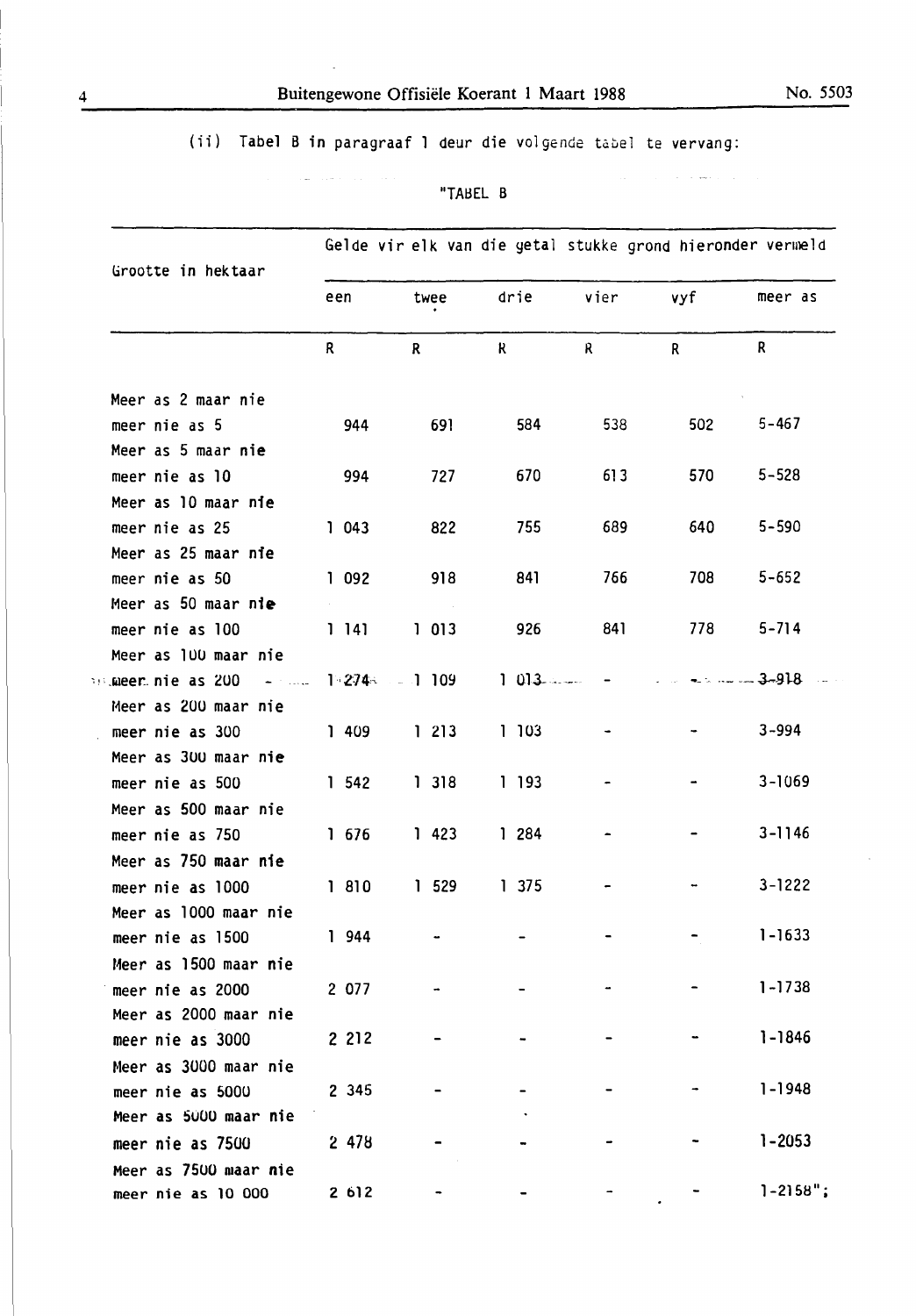$\bar{1}$ 

(ii) the substitution for Table B in paragraph 1 of the following table:

| "TABLE B | ٠ |
|----------|---|
|----------|---|

| Area in hectares       | Fees for each of the number of pieces of land mentioned be-<br>1 ow |            |         |              |      |               |  |  |
|------------------------|---------------------------------------------------------------------|------------|---------|--------------|------|---------------|--|--|
|                        | one                                                                 | two        | three   | four         | five | more than     |  |  |
|                        | R.                                                                  | R.         | R.      | $\mathsf{R}$ | R.   | R.            |  |  |
| More than 2 but not    |                                                                     |            |         |              |      |               |  |  |
| more than 5            | 944                                                                 | 691        | 584     | 538          | 502  | $5 - 467$     |  |  |
| More than 5 but not    |                                                                     |            |         |              |      |               |  |  |
| more than 10           | 994                                                                 | 727        | 670     | 613          | 570  | $5 - 528$     |  |  |
| More than 10 but not   |                                                                     |            |         |              |      |               |  |  |
| more than 25           | 1043                                                                | 822        | 755     | 689          | 640  | $5 - 590$     |  |  |
| More than 25 but not   |                                                                     |            |         |              |      |               |  |  |
| more than 50           | 1092                                                                | 918        | 841     | 766          | 708  | $5 - 652$     |  |  |
| More than 50 but not   |                                                                     |            |         |              |      |               |  |  |
| more than 100          | 1 141                                                               | 1013       | 926     | 841          | 778  | $5 - 714$     |  |  |
| More than 100 but not  |                                                                     |            |         |              |      |               |  |  |
| more than 200          | 1274                                                                | 1 109      | 1013    |              |      | $3 - 918$     |  |  |
| More than 200 but not  |                                                                     | المحتفظ عا | التباعي |              |      |               |  |  |
| more than 300          | 1409                                                                | 1 213      | 1 103   |              |      | $3 - 994$     |  |  |
| More than 300 but not  |                                                                     |            |         |              |      |               |  |  |
| more than 500          | 1542                                                                | 1318       | 1 193   |              |      | $3 - 1069$    |  |  |
| More than 500 but not  |                                                                     |            |         |              |      |               |  |  |
| more than 750          | 1 676                                                               | 1423       | 1284    |              |      | $3 - 1146$    |  |  |
| More than 750 but not  |                                                                     |            |         |              |      |               |  |  |
| more than 1000         | 1 810                                                               | 1.529      | 1 375   |              |      | $3 - 1222$    |  |  |
| More than 1000 but not |                                                                     |            |         |              |      |               |  |  |
| more than 1500         | 1 944                                                               |            |         |              |      | $1 - 1633$    |  |  |
| More than 1500 but not |                                                                     |            |         |              |      |               |  |  |
| more than 2000         | 2 077                                                               |            |         |              |      | $1 - 1738$    |  |  |
| More than 2000 but not |                                                                     |            |         |              |      |               |  |  |
| more than 3000         | 2 2 1 2                                                             |            |         |              |      | $1 - 1846$    |  |  |
| More than 3000 but not |                                                                     |            |         |              |      |               |  |  |
| more than 5000         | 2 3 4 5                                                             |            |         |              |      | $1 - 1948$    |  |  |
| More than 5000 but not |                                                                     |            |         |              |      |               |  |  |
| more than 7500         | 2 478                                                               |            |         |              |      | $1 - 2053$    |  |  |
| More than 7500 but not |                                                                     |            |         |              |      |               |  |  |
| more than 10 000       | 2 6 1 2                                                             |            |         |              |      | $1 - 2158"$ ; |  |  |

 $\mathcal{L}_{\text{max}}$  and  $\mathcal{L}_{\text{max}}$  . The  $\mathcal{L}_{\text{max}}$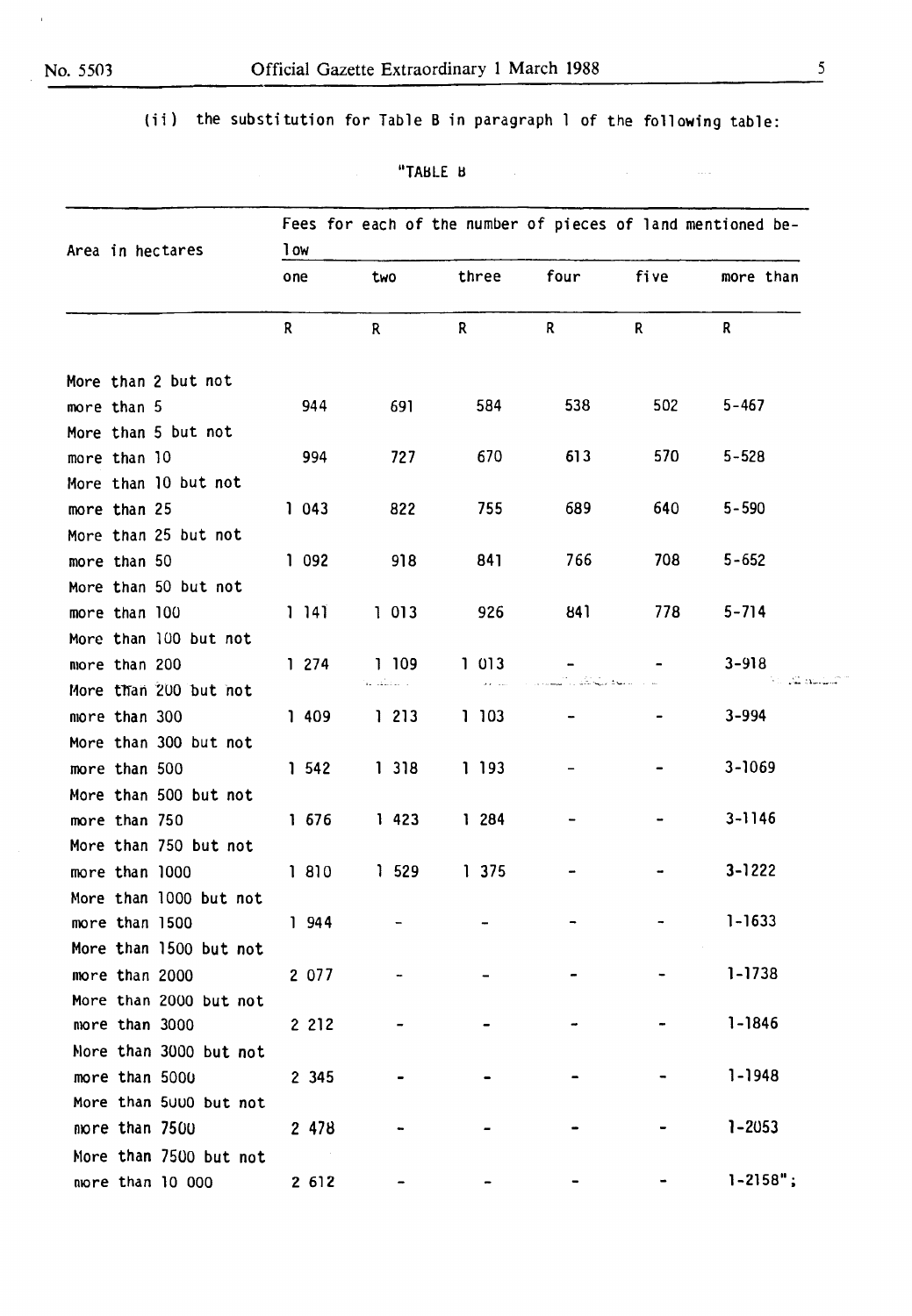- (iii) in voorbehoudsbepaling (1) by paragraaf l die bedrag "R80" deur die bedrag "R96" te vervang;
- (iv) in voorbehoudsbepaling (5) by paragraaf 1 die bedrae "R25", "R20", 11R49" en "R7,50" deur, onderskeidelik, die bedrae "R30, "R24", "R59" en !'R9 ,00" te vervang;
- (v) in voorbehoudsbepaling (6A)(i) by paragraaf l die bedrag "R30" deur die bedrag "R36" en in voorbehoudsbepaling (6A)(ii) die bedrag "R60" deur die bedrag "R72" te vervang,
- (vi) in voorbehoudsbepaling (7) by paragraaf 1 die bedrag "R11" deur die bedrag "Rl3" te vervang,
- (vii) in voorbehoudsbepaliny (8) by paragraaf l die bedrag "Rll" deur die bedrag "Rl3" te vervang; en
- (viii) in voorbehoudsbepaling (9) by paragraaf l die bedrag "R49" deur die bedrag "R59" te vervang;
- $\sim 3$  ,  $\star$  ,  $\sim$

(b) deut Tabel C in paragraaf 6 deur die volgende tabel te vervang: waard waard waard as

"TABEL C

| Meter                                         | ĸ                                                                                                                                     |
|-----------------------------------------------|---------------------------------------------------------------------------------------------------------------------------------------|
| 50 en korter                                  | 72                                                                                                                                    |
| Langer as 50 maar nie<br>langer nie as 500    | 144                                                                                                                                   |
| Langer as 500 maar nie<br>langer nie as 1 000 | 216                                                                                                                                   |
| Langer as 1000                                | R216 plus R7,20c vir elke 100<br>meter of gedeelte daarvan<br>waarmee dit 1 000 meter oor-<br>skry, tot 'n maksimum van<br>$R720."$ ; |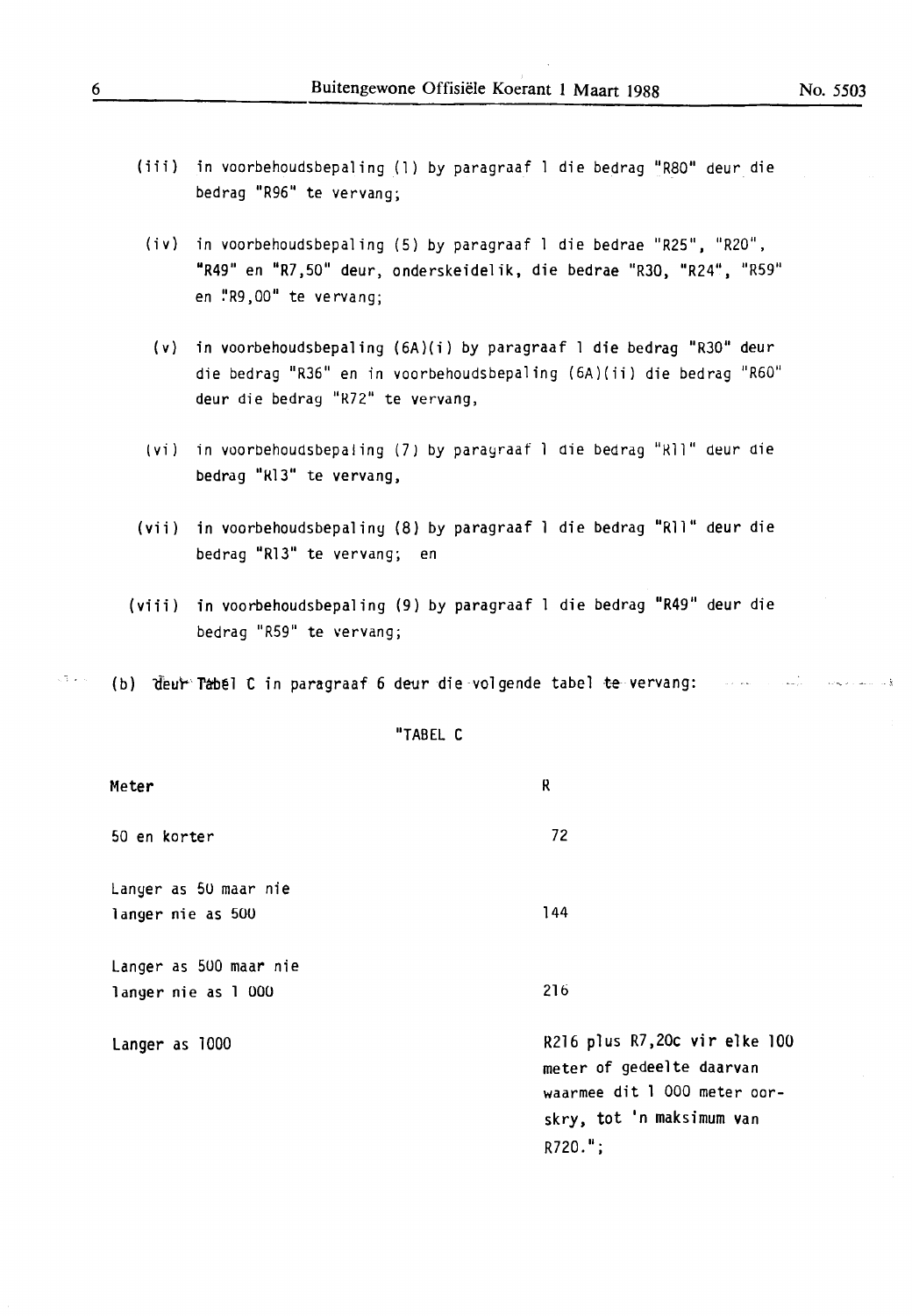- (iii) the substitution in proviso (1) to paragraph 1 for the amount "R80" of the amount "R96";
- (iv) the substitution in proviso (5) to paragraph 1 for the amounts "R25", "R20", "R49" and "R7,50" of the amounts "R30", "R24", "R59" and " $R9,00$ ", respectively;
- (v) the substitution in proviso  $(6A)(i)$  to paragraph 1 for the amount "R30" of the amount "R36" and in proviso  $(6A)(ii)$  for the amount " $R60"$  of the amount " $R72"$ ,
- (vi) the substitution in proviso (7) to paragraph 1 for the amount "R11" of the amount "Rl3";
- (vii) the substitution in proviso (8) to paragraph 1 for the amount "R11" of the amount "R13"; and
- (viii) the substitution in proviso (9) to paragraph 1 for the amount "R49" of the amount "R59";

R

72

144

216

(b)...by ..the substitution for Table C in paragraph 6 of the following table:

not longer than 500 Longer than 500 but not longer than 1000

Longer than 1000

Metres

50 and shorter

Longer than 5U Dut

**11TABLE** C

R216 plus R7,20 for every 100 metres or part thereof in excess of 1000 metres. with a maximum of  $R720$ ".;

7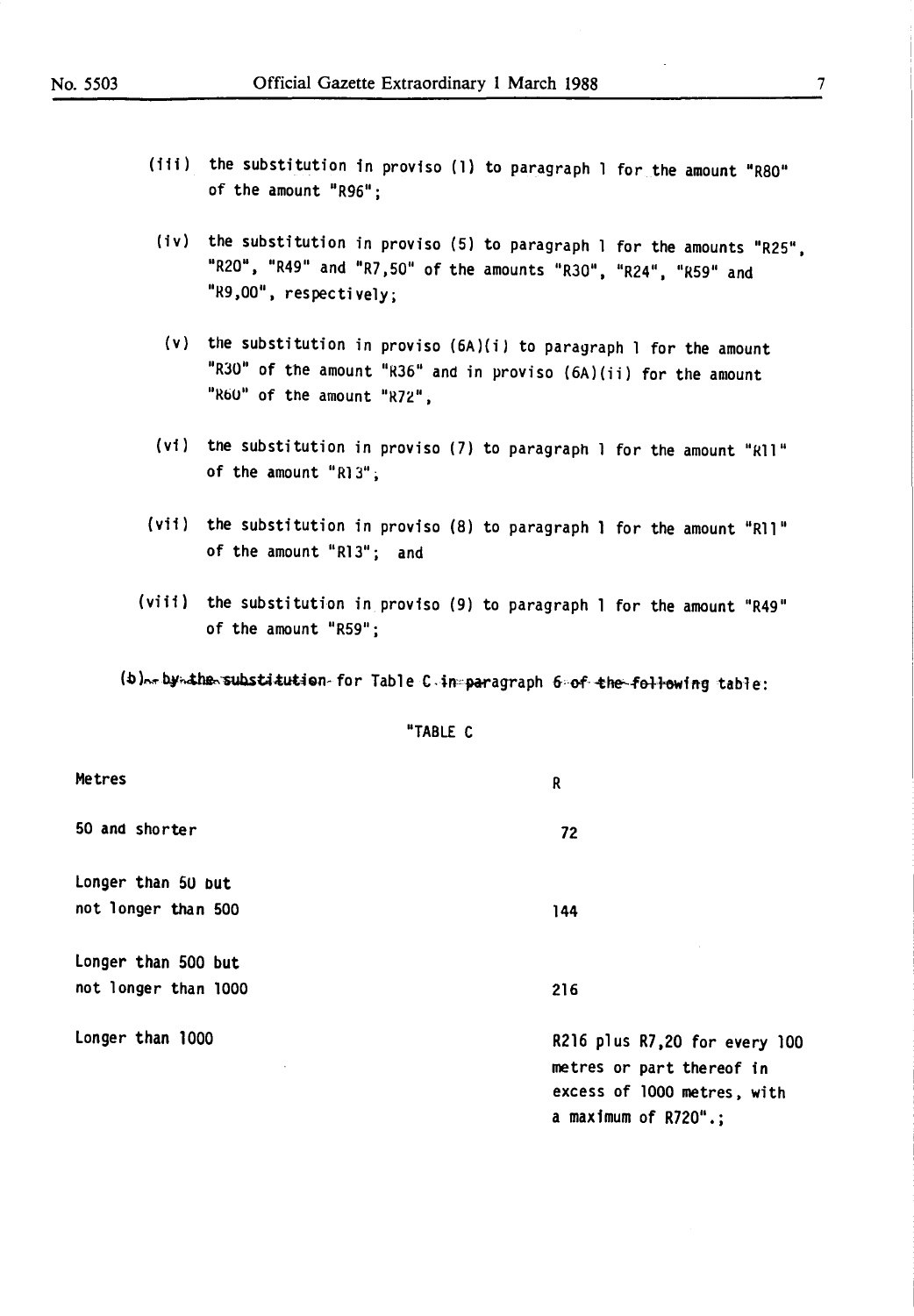- (c) by the substitution in paragraph 7 for the amount "R44", wherever it occurs, of the amount "R53" and by the substitution for the amounts "R22", "Rl5" and "R30" of the amounts "R27", "Rl8" and "R36", respectively,
- (d) by the substitution in paragraph 8 for the amount "Rll", wherever it occurs, of the amount "Rl3" and by the substitution for the amounts "R30", "Rl, 60", "R39", "R2, 10" and "R4" of the amounts "R36", "Rl, 90", "R46", "R2,50" and "R4,80", respectively;
- (e) by the substitution in paragraph 9 for the amounts "R245", "R7,50" and "R4,50" of the amounts "R295", "R9,00" and "R5,40", respectively;
- $(f)$  by  $-$ 
	- (i) the substitution in paragraph 10(1) for the amounts "R27", "R56" and "R62" of the amounts "R32", "R67" and "R75", respectively, and
	- (ii) the substitution for Table Din paragraph 10(1) of the following table:

"TABLE D

| Metres                               | R   |
|--------------------------------------|-----|
| 20 and less                          | 268 |
| More than 20 but not more than 50    | 322 |
| More than 50 but not more than 100   | 352 |
| More than 100 but not more than 150  | 373 |
| More than 150 but not more than 250  | 394 |
| More than 250 but not more than 350  | 424 |
| More than 350 but not more than 500  | 458 |
| More than 500 but not more than 750  | 514 |
| More than 750 but not more than 1000 | 563 |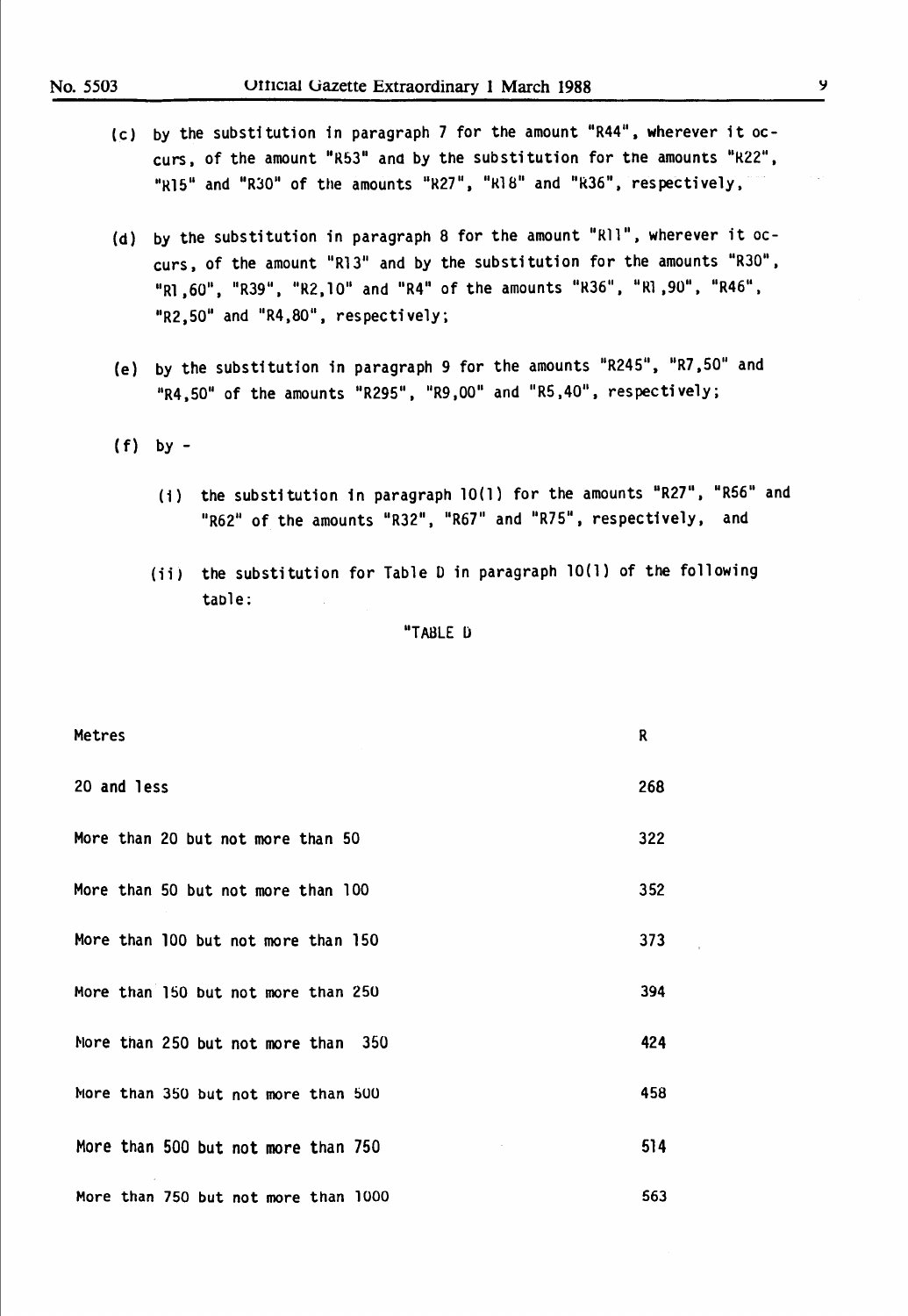- (cl deur in paragraaf 7 die bedrag "R44", oral waar dit voorkom, deur die bedrag "R53" te vervang en die bedrae "R22", "R15" en "R30" deur, onderskeidelik, die bedrae "R27", "R18" en "R36" te vervang,
- (d) deur in paragraaf 8 oie bedrag "Rll", oral waar dit voorkom, oeur aie bedrag "R13" te vervang en die bedrae "R30", "R1,60", "R39", "R2,10", "R4" deur, onderskeidelik, die bedrae "R36", "Rl,90", "R46", "R2,50" en "R4,80" te vervang;
- (e) deur in paragraaf 9 die bedrae "R245", "R7,50" en "R4,50" deur, onderskeidelik, die bedrae "R295", "R9,00" en "R5,40" te vervang;
- $(f)$  deur -
	- (i) in paragraaf 10(1) die bedrae "R27", "R56", en "R62" deur, onderskeidelik, die bedrae "R32", "R67" en "R75" te vervang; en
	- (ii) Tabel O in paragraaf -10(1) deur die volgende tabel te vervang:

### "TABEL D

Afstand tussen opeenvolgende buigpunte van kraglyn www.communication.com/home/home-<sup>~</sup>.·"- \_ ....... ··•- ·,;;,\_,~ -"'l.'.l ... ~ ·.!' .:.;. ~" /' • -- • \_\_,.....\_ n "i...:-·.i.-,...:.u-:r.,..~V  $\sim$   $\sim$   $\sim$   $\sim$   $\sim$   $\sim$   $\sim$ Meter Research and the set of the set of the set of the set of the set of the set of the set of the set of the 20 en minder 268 Meer as 20 maar nie meer nie as 50 322 Meer as 50 maar nie meer nie as 100 352 Meer as 100 maar nie meer nie as 150 373 Meer as 150 maar nie meer nie as 250 394 Meer as 250 maar nie meer nie as 350 424 Meer as 350 maar nie meer nie as 500 deur na in 1988 was 458 Meer as 500 maar nie meer nie as 750  $514$ Meer as 750 maar nie meer nie as lUUU 563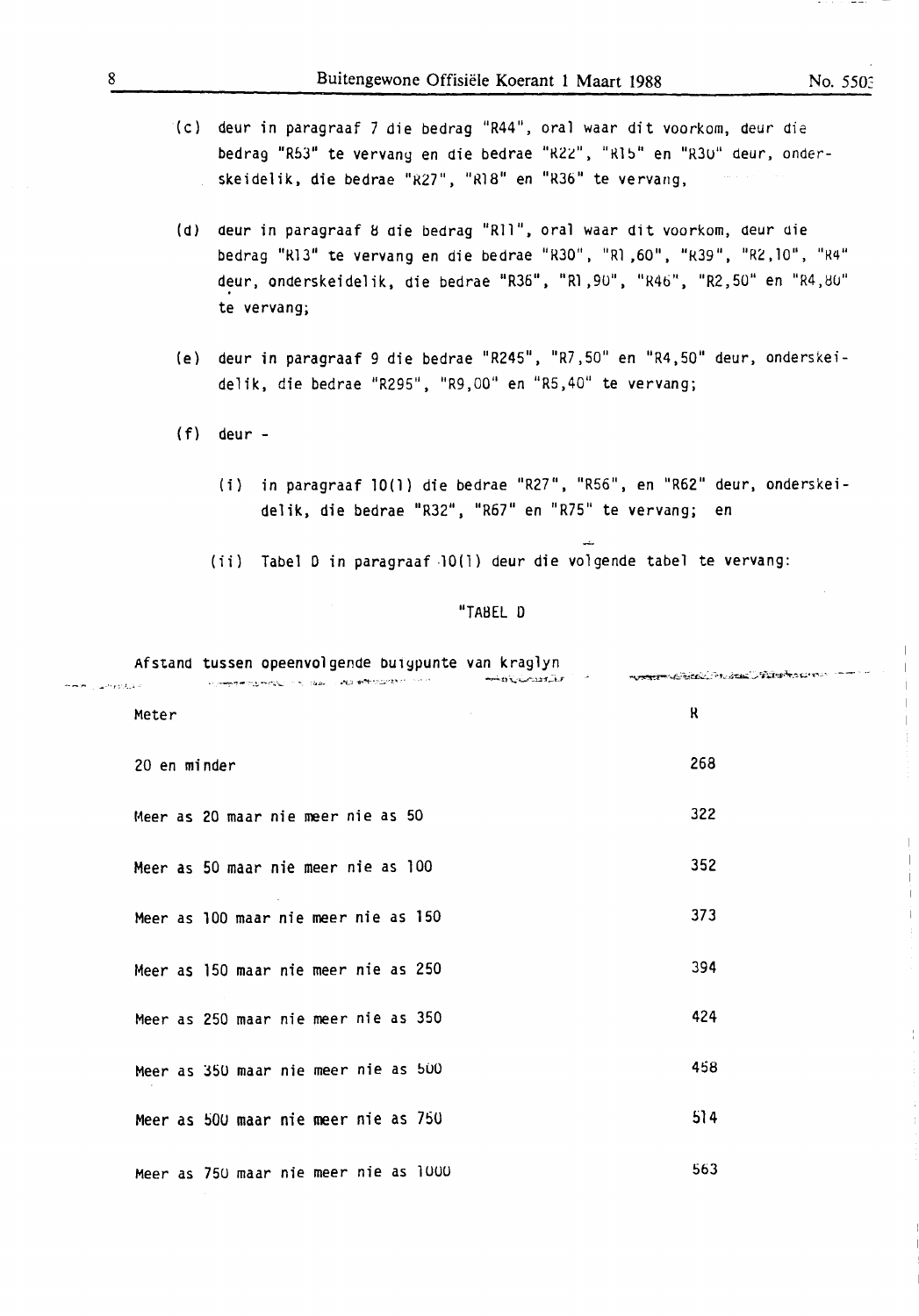|  |               |  | More than 1000 but not more than 1500                           |  | the control of the control of the | 640                      |
|--|---------------|--|-----------------------------------------------------------------|--|-----------------------------------|--------------------------|
|  |               |  | More than 1500 but not more than 2000                           |  |                                   | 725                      |
|  |               |  | More than 2000 but not more than 3000                           |  |                                   | 824                      |
|  |               |  | More than 3000 but not more than 4000                           |  |                                   | 932                      |
|  |               |  | More than 4000 but not more than 5000                           |  |                                   | 1027                     |
|  |               |  | More than 5000 but not more than 7500                           |  |                                   | 1135                     |
|  |               |  | More than 7500 but not more than 10 000                         |  |                                   | 1286                     |
|  |               |  | More than 10 000 but not more than 12 500                       |  |                                   | 1456                     |
|  |               |  | More than 12 500 but not more than 15 000                       |  |                                   | 1590                     |
|  |               |  | More than 15 000 but not more than 20 000                       |  |                                   | 1769                     |
|  | Maximum cases |  | More than 20 000 but not more than 30 000<br>meeting university |  |                                   | 1980<br>mmzinuluntzatu v |
|  |               |  |                                                                 |  |                                   |                          |

More than 30 000

Rl 980 plus Rl 90 for every 10 000 metres or part thereof in excess of 30 000 metres.";

- (g) by the substitution in paragraph 11 for the amount "R50", wherever it occurs, of the amount "R60" and by the substitution for the amounts "70 $c$ " and "R30" of the amounts "80c" and "R36", respectively;
- (h) by the substitution in paragraph 12 for the amount "R45" of the amount "R70".
- (i) by the substitution in paragraph  $13(2)$  for the amount "R70" of the amount "R84", and
- (j) by the substitution in paragraph 14 for the amounts "R75" and "70 $c$ " of the amounts "R90" and "80c", respectively.